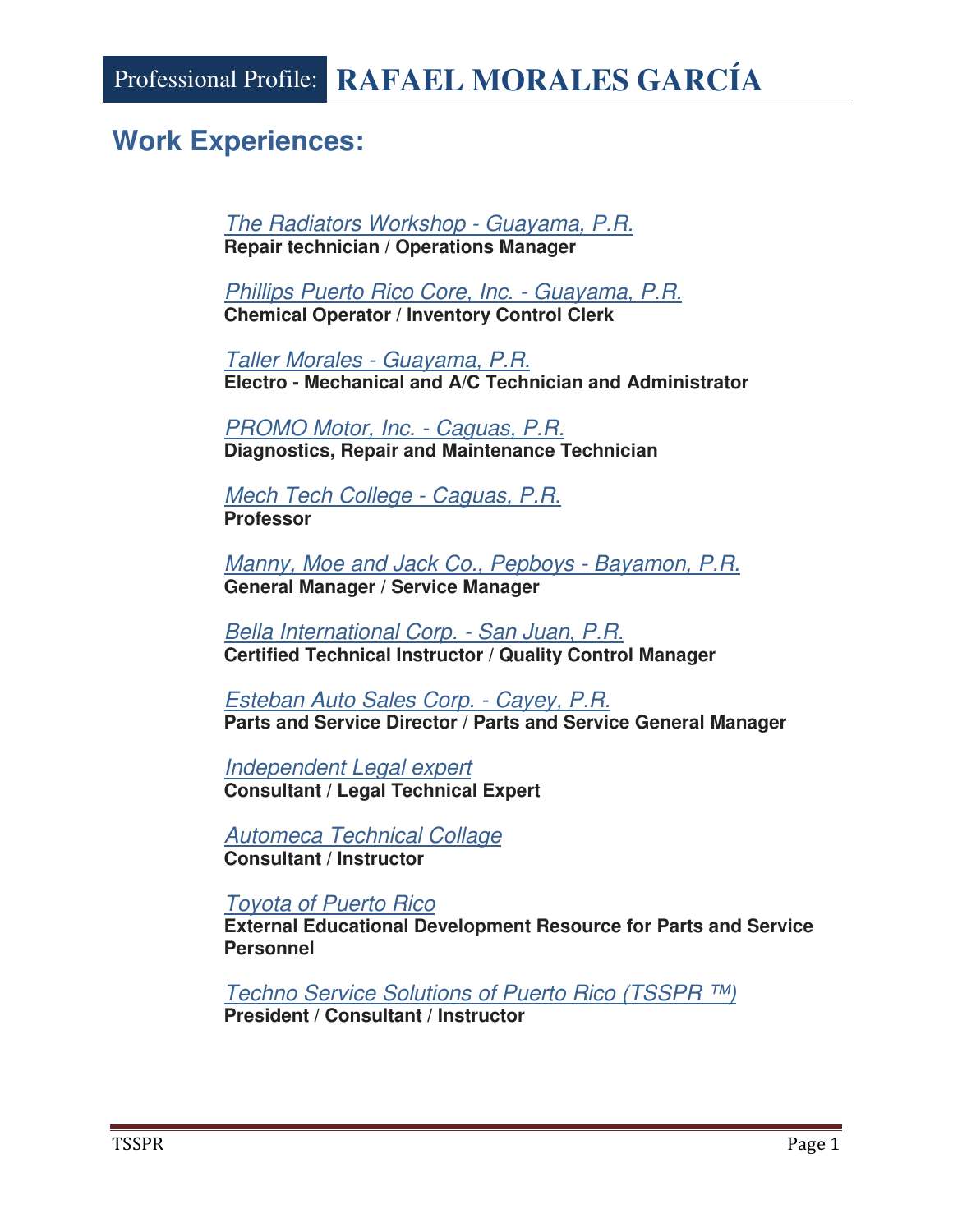# **Education:**

### **DEALERSHIP UNIVERSITY OF MANAGEMENT NADA (National Automobile Dealers Assoc.)**

Automotive Industry Professional Continuing Education Program 30 Certified credits on Professional Workshops

## **Pepboys Management Academy (PMA)**

Manny, Moe and Jack Corp. Philadelphia, Pa.

Certified Academy on:

- Parts and Service Departments Administration and Management
- Customer service
- Service and Sales Re-engineering Process

## **Right to Work Administration Program**

Guayama, PR

• Automotive Technology Program Course Automotive Technician Diploma

## **Inter American University of PR**

Hato Rey, PR

• Basic course

# **Certifications:**

# **EXECUTRAIN TECHNICAL EDUCATION CENTER,** SAN JUAN, P.R.

- Microsoft Word 2000 Introduction and Intermediate
- Microsoft Excel 2000 Introduction and Intermediate
- Microsoft PowerPoint 2000 Introduction and Advanced
- Microsoft Outlook 2000 Introduction and Intermediate

# **HONDA MOTOR COMPANY, Ltd. Tokyo, Japan**

• IST System Certified Technical Instructor - Honda Japan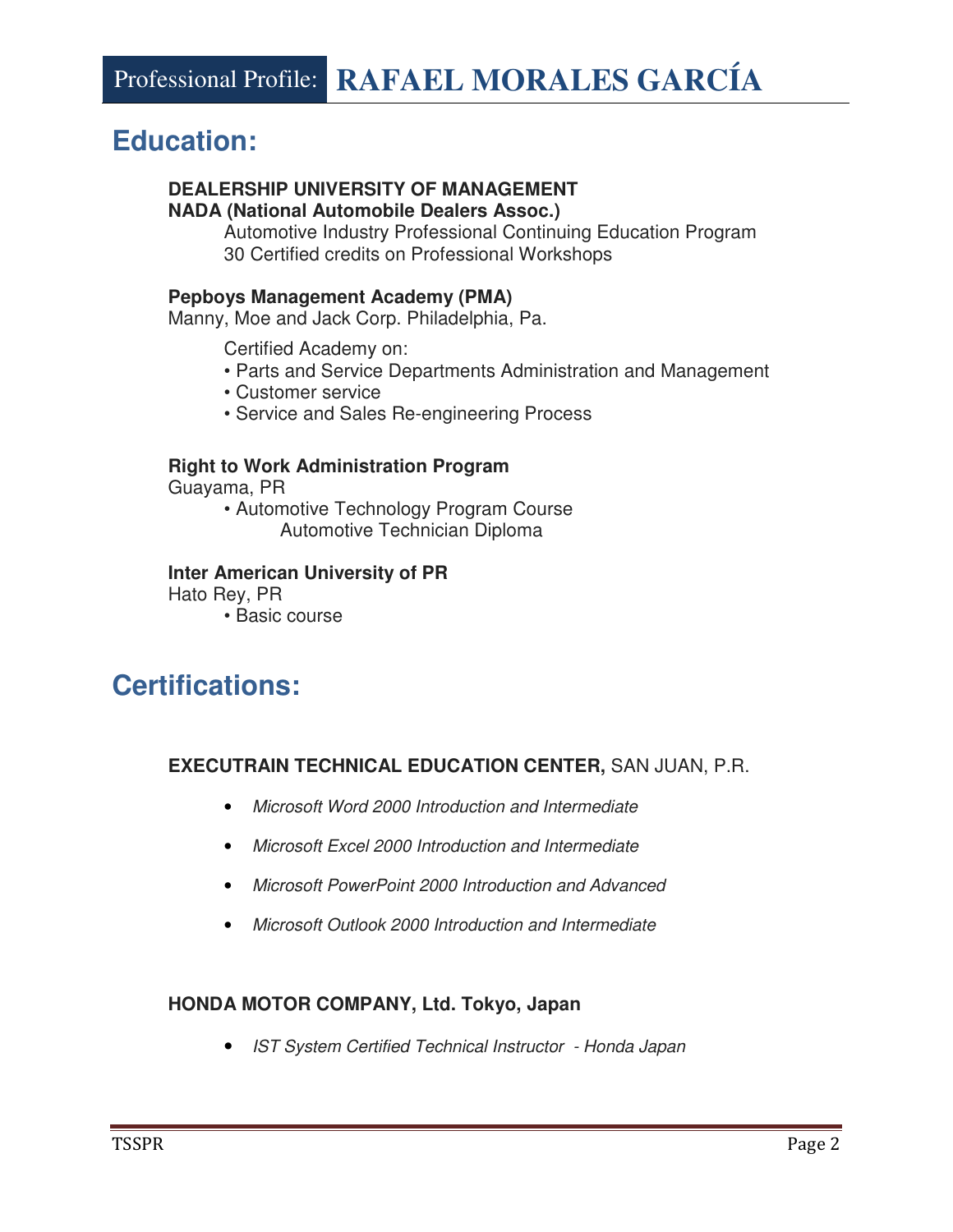# Professional Profile: **RAFAEL MORALES GARCÍA**

# **AMERICAN HONDA MOTOR COMPANY, INC.** Torrance, California.

- IST system Certified Technical Instructor By: American Honda Motors
- Certified Instructor on:
	- o Honda and Acura Cars
		-
		-
		-
		-
		- Electrical System Body Works
		- Electronic System
	- o Honda Motorcycle and ATV
	- o Honda Small Engines
	- o Honda Power Generators
- Engine Emission System
- Transmission Basic and Advance Diagnostic
- Power Train Hybrid Technology
- Fuel System SRS System
	-

- HONDA MANAGEMENT ACTION PROGRAM:
	- o Interpersonal Relationship
	- o Advance Interpersonal Relationship

# **NACIONAL INSTITUTE FOR AUTOMOTIVE SERVICE EXCELLENCE, (ASE)**  Leesburg, VA. Certification on:

- Engine Repair A1
- Electrical and Electronic System A6
- Heater and Air Conditioning System A7
- Engine Performance A8
- Brakes A5
- Direction and Suspension System A4
- Customer Service C1
- Advance Level Specialist L1